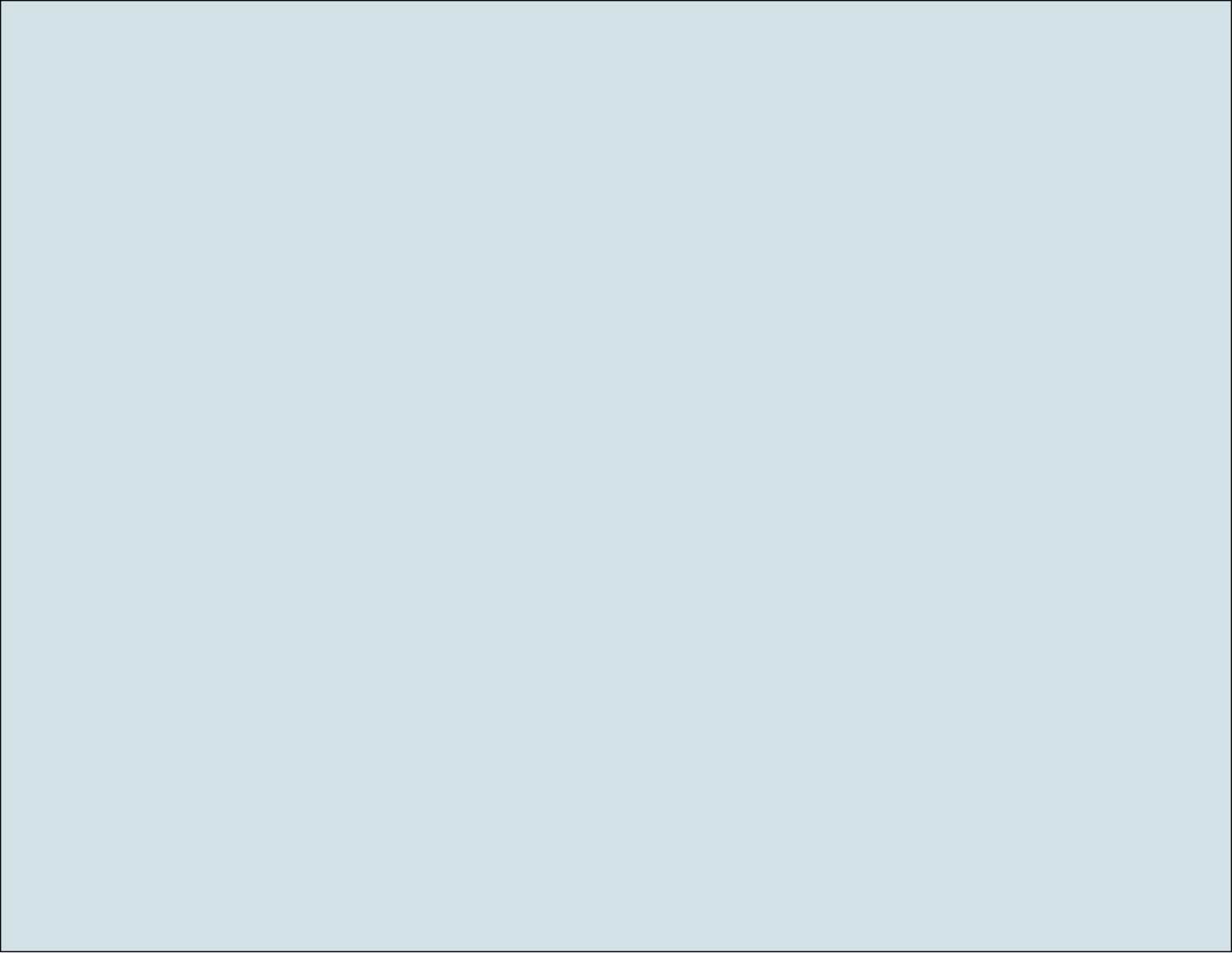harleston is well-known for its unique  $\bigcap$  harleston is well-known tor its unique<br>bistory and abundance of cultural resources. The City is a major port and a popular destination for visitors, and as Charleston's *Preservation Plan* states, "Historic preservation is an integral part of Charleston's history and will continue to inspire the City's vision and its approach to planning and development."1

### Historic Preservation

Founded in 1663 by English colonists, Charleston is home to hundreds of historic houses, churches, cathedrals, synagogues and cemeteries. In downtown Charleston, 1,785 acres are a part of the National Register Historic District. Eighteenth and nineteenth century homes, public buildings, and commercial structures populate the district. However, the City limits stretch well beyond Charleston Peninsula into West Ashley, the Cainhoy Peninsula, Daniel, James, Morris, and Johns Islands. A few well known cultural venues in the City limits include: the Battery, Charles Towne Landing, Waterfront Park, the City Market, King Street, Hampton Park, and Daniel Island Town Center.

National Register sites, districts, and other landmarks are also located throughout the City, such as historic plantations, a number of

# The City of Charleston Preservation Plan—Ten Tenets of the Charleston Vision<sup>2</sup><br>1. Historic preservation is an integral part of Charleston's history and will continue to inspire the City's vision and its approach to planni

- and development.
- 2. Charleston will sustain its rich and dynamic cultural heritage by retaining its long-standing communities. Housing affordability is a crucial part of this effort.
- Charleston will look like Charleston, with recognition that the city's eras of development each have a **distinct and valuable character**, which collectively represent the continuity of its rich history.
- 4. The peninsula will continue to grow as a dense and diverse urban community consistent with its historic development patterns.
- The natural landscapes in Charleston are important parts of the city's cultural and environmental heritage. These landscapes will be protected with planning and conservation tools.
- 6. Suburban neighborhoods are the potential historic resources of the future. They will be treated accordingly, with the goal of reducing sprawl through development consistent with traditional patterns.
- 7. Dense urban architecture and infill development will be encouraged where infrastructure supports such development. Publicly accessible open space is central to successful development.
- 8. Charleston's historic architecture sets a high and challenging standard. This tradition of **high-quality architecture** and building materials will be required in all projects in the city.
- Charleston's policies will encourage a **balance of diverse, appropriate, and compatible uses** to make it a truly living city with continuing neighborhood vitality and livability.
- 10. Charleston will be a responsible steward of its environment, both built and natural: environmental and cultural sustainability will be considered in planning decisions that affect development.

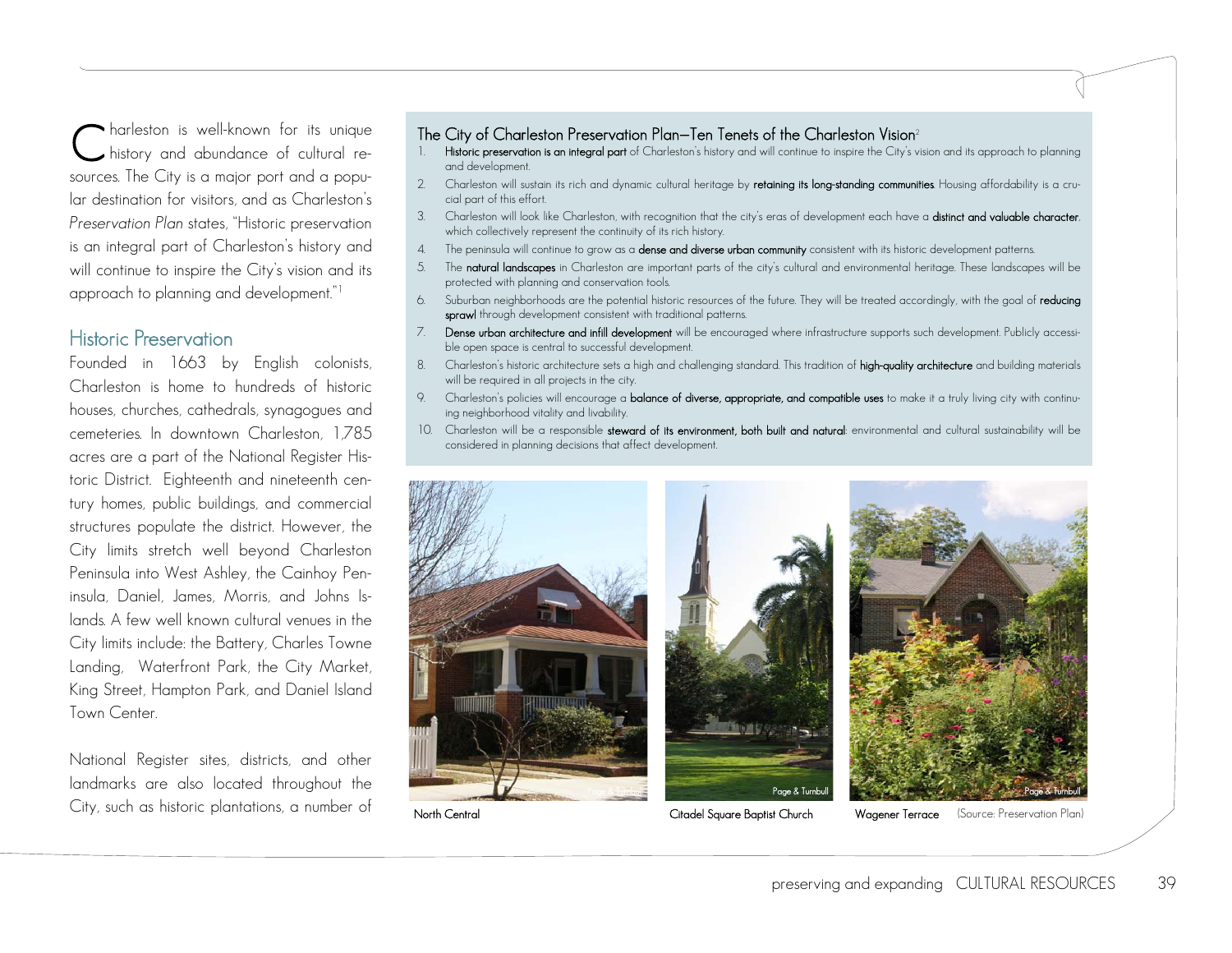Civil War era (and pre-Civil War) forts and archaeological sites. The City now recognizes that there are also numerous older neighborhoods in Charleston eligible for National Register status. In 2008, the City adopted the *Preservation Plan*, wherein the City proposes changes to the existing districts, to include these neighborhoods and parts of West Ashley, Johns Island and Cainhoy (see map of "Charleston Preservation Plan's Proposed Changes to Protected Areas"). Area character appraisals for these neighborhoods and areas are currently underway.

The *Preservation Plan* laka "Vision | Community | Heritage") also presents key stewardship principles, growth and sprawl issues, diversity of place visions, historic neighborhoods descriptions, and new paths for preservation in sustainability, archaeology, housing affordability and disaster preparedness/recovery. Recommendations presented in the *Preservation Plan* mirror those that the City wishes to support in comprehensive planning.

### Benefits and Challenges

Preserving historic buildings is essential to understanding the City and nation's heritage. In addition, it is an environmentally responsible practice, develops an economy for heritage tourism, creates jobs, and can boost property values. Charleston has found that preservation is a natural way to conserve resources by reducing new infrastructure, and recycling materials, and reusing existing structures.

V

However, preservation is not without its challenges. Unprecedented growth in Charleston's history and projections for future growth, threaten the City's cultural resources. The *Century V Plan*, *Preservation Plan, Charleston Green Plan* and other planning initiatives have established practical steps in transportation, planning, and infrastructure to help overcome this challenge. This comprehensive plan update aims to reinforce and build on these steps to overcome not only the challenges of growth, but also affordability, sustainability, and even natural disasters.

# Beyond the Buildings

Aside from preserving manmade structures, Charleston is home to many beautifully preserved and maintained gardens, plantations, farms and live oak trees. In West Ashley, tourists and residents alike enjoy the plantation districts, including Magnolia Plantation and Gardens, Middleton Place, and Drayton Hall. On Johns Island stands the majestic Angel Oak. Estimated to be as much as 1400-1500



Charleston Farmers Market, Marion Square Downtown



Angel Oak, Johns Island



Drayton Hall, West Ashley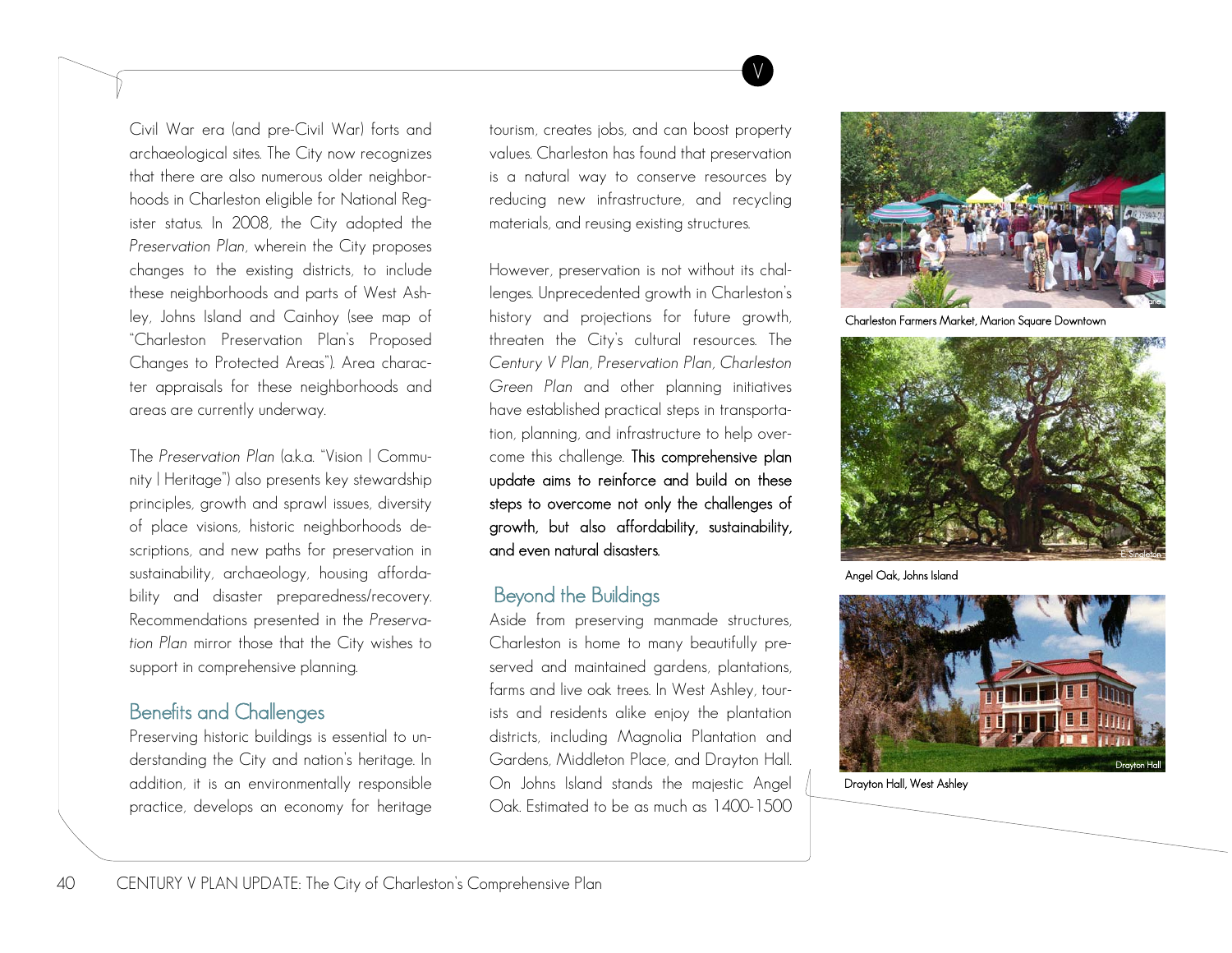# Charleston Preservation Plan's Proposed Changes to Protected Areas



Existing Historic Districts (National Register)

Existing Old & Historic District (City of Charleston)

Proposed changes to Existing Historic Area

> Proposed Conservation Districts

Portion of Old City District to be reassigned to CCDRB

Existing Individual Landmarks (National Register)

Existing Old City District (City of Charleston)

Source: Preservation Plan



#### *Proposed changes to protected areas, including historic districts expansions and conservation districts creations.*

The passage of time, additional research, and an assertive annexation policy have resulted in a greater number of buildings in the City being recognized as potential historic resources. The *Preservation* Plan proposes changes in the protected areas of Charleston to include expanded historic districts and new conservation district. The Mid-Peninsula, Upper Peninsula, West Ashley, and James and Johns Islands contain built resources that speak to the city's history. Though some of these resources may be less traditionally "historic" than the Lower Peninsula, they should be recognized and protected. The above map illustrates the new areas being proposed. (Source: *Preservation Plan*)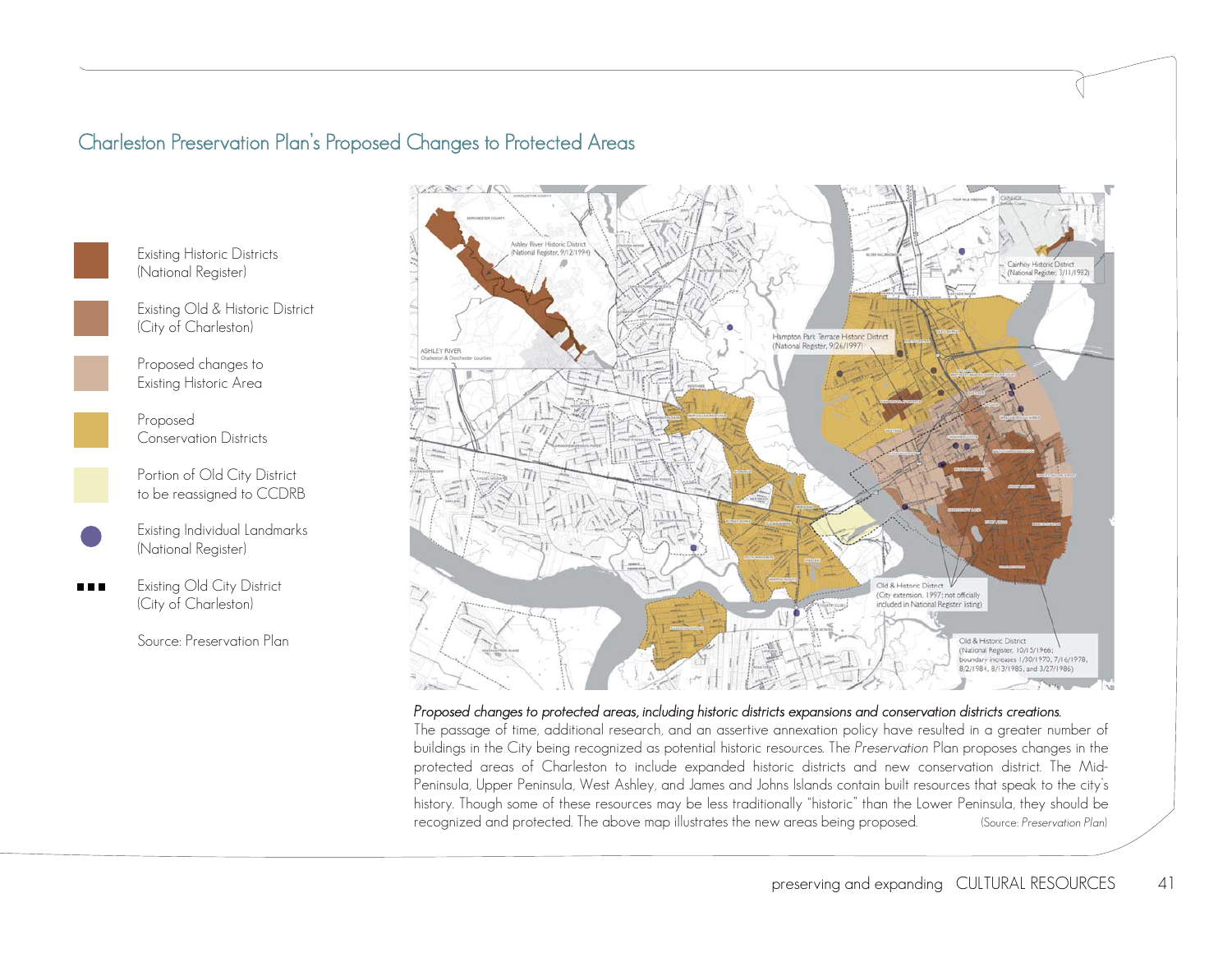

Piccolo Spoleto Concert at Custom House Steps



Riverdogs game at "The Joseph P. Riley, Jr. Baseball Stadium



South Carolina Aquarium

years old; the tree towers 65 feet high, has a circumference of 25.5 feet, and an area of shade spreading over17,000 square feet.

V

Downtown nestled beneath beautiful trees of Marion Square, the Farmers Market comes to life each Saturday morning and offers an abundance of the freshest local produce, plants, herbs and crafts. Also supporting the local economy and promoting sustainability, Daniel Island hosts its own Thursday Farmers Market. One is expected to open in West Ashley in 2010.

### Artistic Expression

The City of Charleston also has many artistic resources. The City of Charleston Office of Cultural Affairs is responsible for providing access to the arts for all citizens. It advocates the work of local artists, performers, and writers; supports and serves as a convening agency for local arts organizations; partners with Charleston County Schools to provide arts education opportunities; and works on several major events. Events include Spoleto USA, Piccolo Spoleto, MOJA festival, Annual Food and Wine Festival, Charleston Fashion Week, Southeastern Wildlife Exposition and the Cooper River Bridge Run. There also are numerous performing arts companies in the City utilizing performance venues such as the newly renovated Dock Street Theater, Gaillard Auditorium, and the College of Charleston. In 2010, the City announced its plans to revitalize the Gaillard Auditorium into a world class performing arts center and exhibition hall, and included plans to expand the building footprint to house most City of Charleston general offices.

# Special Attractions

A number of professional, minor league, and amateur sports teams including the Riverdogs baseball team and Battery soccer team reside in Charleston. Other attractions include the South Carolina Aquarium (opened in 2000), Family Circle Cup Stadium (opened in 2001), and the The Arthur Ravenel Jr. Bridge (opened in 2005). The City also houses a number of significant museums as well, such as the Charleston Museum (the nation's oldest), the Gibbes Museum of Art, the Children's Museum, and future home of the International African American Museum. In addition, many historic houses in the City serve as house museums, profiling significant architectural styles and historic events.